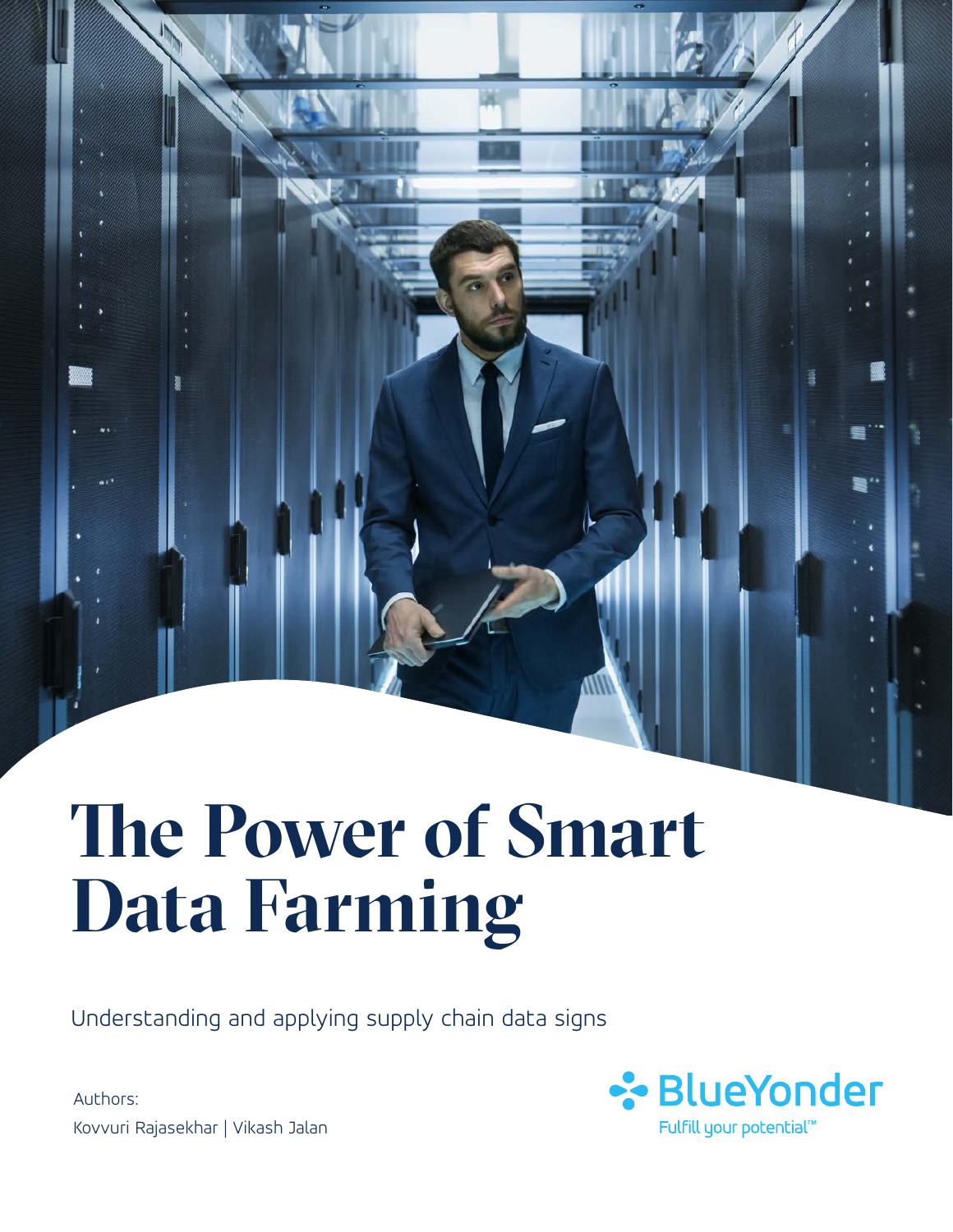# Legal notice

Copyright © 2020, Blue Yonder group, inc. All rights reserved. Blue Yonder is a registered trademark of Blue Yonder group, inc. All other company and product names may be trademarks, registered trademarks or service marks of the companies with which they are associated. Blue Yonder reserves the right at any time and without notice to change these materials or any of the functions, features or specifications of any of the software described herein. Blue Yonder shall have no warranty obligation with respect to these materials or the software described herein, except as approved in Blue Yonder's software license agreement with an authorized licensee.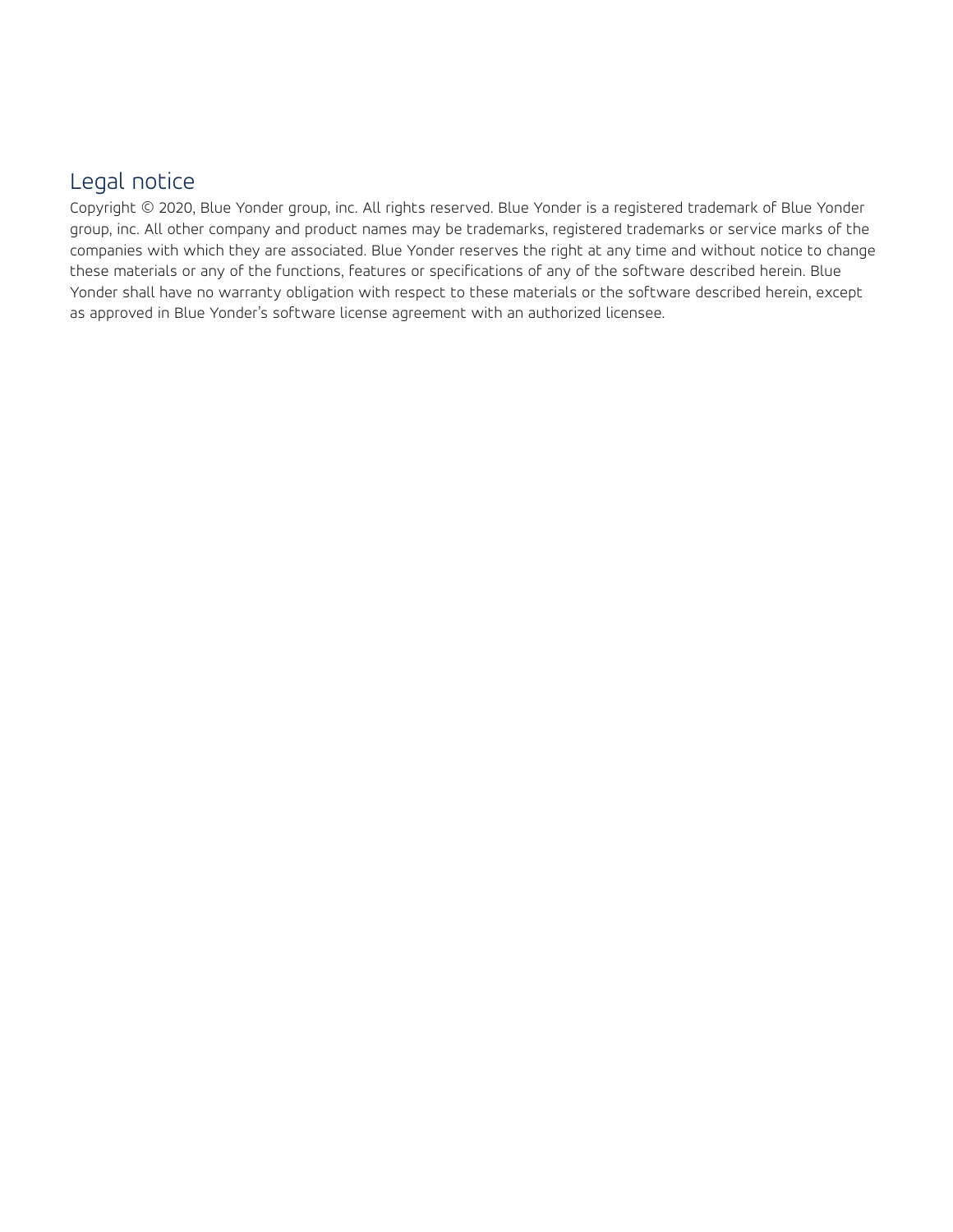# Contents

| Figure 6: Convergence of Batch Planning and Cognitive Planning Systems7 |
|-------------------------------------------------------------------------|
|                                                                         |
|                                                                         |
|                                                                         |
|                                                                         |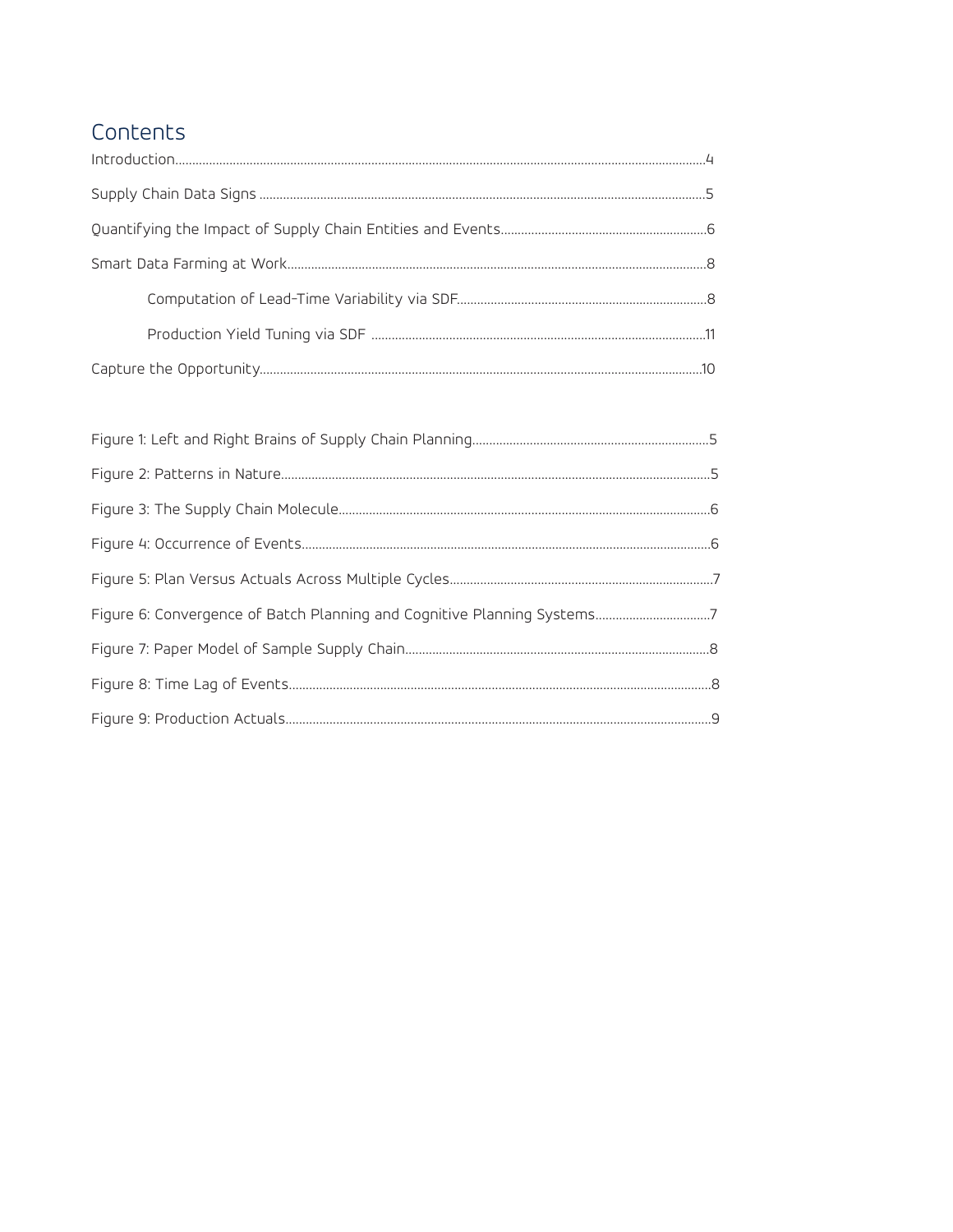### Introduction

The digitalization of the supply chain has connected organizations and created a wealth of new data. But, for most companies, this has brought both opportunities and risks. What data is important? What is trivial? And how exactly should data be applied?

While artificial intelligence (AI) and machine learning (ML) can help by detecting patterns and applying sophisticated algorithms, data farming is still a complex problem that most companies struggle with. Since data is the foundation for fact-based decision making and real-time responsiveness, it is critical that organizations install the capability to identify and apply the wealth of "supply chain data signs" that are readily available, but may be hidden deep in the end-to-end network.

Gathering and leveraging these rich data insights can help companies manage challenges such as increasing demand uncertainty, channel complexity and growing customer expectations. More than ever, data farming is a core competency that separates the leaders from the followers.

# The evolution of planning processes

As supply chains become more horizontally and vertically integrated, traditional response-planning solutions are transforming to support "predict and pivot" planning processes that enable greater speed and agility when potential disruptions are sensed. This is a natural step in the evolution of planning systems, and it will naturally create needed synergies between the old generation of batch planning systems and Blue Yonder's new generation of cognitive Luminate Planning systems.

Just as the analytical left side, and the intuitive right side, of human brains are complementary to each other, batch planning and cognitive planning systems complement each other as well. The co-existence of these systems within a single organization can lead to the creation of a truly autonomous and self-learning supply chain ecosystem, where each system can thrive on the other's outputs (see Figure 1).

How exactly does this planning evolution relate to data? In a traditional batch planning system, the data is refreshed for every cycle. This means that, with every new cycle, precious data is lost for good. Also lost is the opportunity to track this data over time and learn from it.

Yet this data is crucial to the effectiveness of cognitive planning systems that use AI and ML. By leveraging these advanced technologies, along with associated cognitive planning capabilities,

organizations can use this previously discarded data to improve forecast accuracy, generate recommendations, enable automated resolution, perform cognitive segmentation, make stock-out predictions, generate exception clustering and manage other essential tasks. The use of AI and ML in planning is gaining a lot of traction recently, as systems capable of holding and processing large volumes of data become accessible to every business.

If we let go of the past, we will never learn from mistakes. **-Sarah Van WaterSchoot**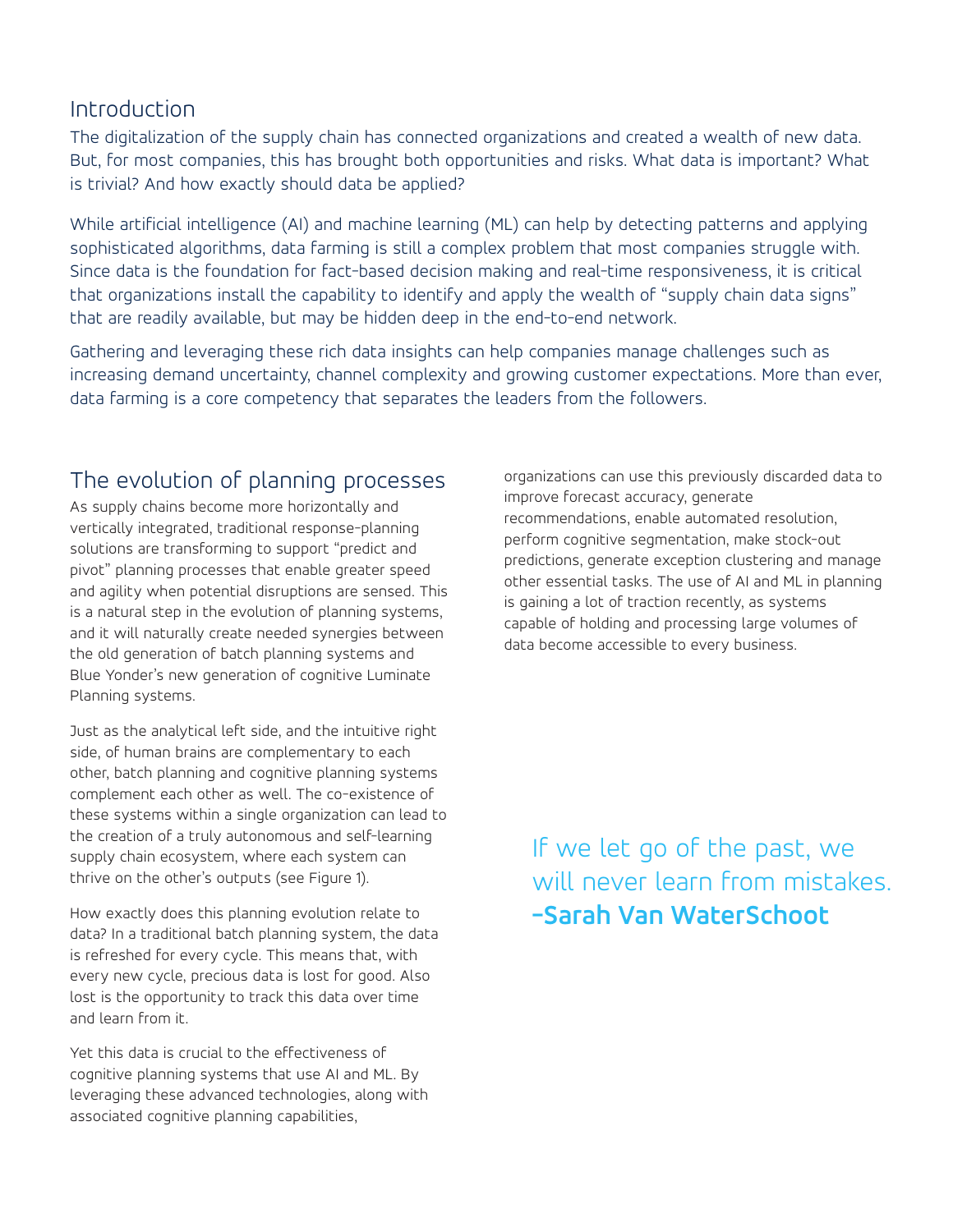#### **Supply chain data signs**

Unlike traditional planning processes, cognitive planning is predicated on identifying and applying the hidden signs of supply chain data. For this to happen effectively, the data needs to be harvested in a way that is best suited for strategic analysis. This process is referred to as **smart data farming (SDF)** in this document. **Smart data farming can be defined as a process that manages supply chain data so that every critical event and entity is tagged, recorded and analyzed to reveal useful insights.** 



Figure 1: Left and Right Brains of Supply Chain Planning

Just as every key invention in the world is inspired by nature, the thought process that underlies smart data farming attempts to draw inspiration in a similar fashion from the natural patterns of dynamic supply chain operation.

The six-fold symmetry of a snowflake, the fractal pattern of flowers, the meander pattern of rivers, the wave pattern of sand dunes, crack formation in inelastic mud or the logarithmic growth pattern of Nautilus shells are all a result of forces of nature acting over a given time period (see Figure 2). Many noted philosophers and scientists have tried to identify mathematical rules underlying these patterns.

Similarly, over a given time period, supply chain entities are also subjected to "push and pull" forces in conjunction with the demand-and-supply balance, and as other forces emanate from inside or outside an organization. This results in the formation of definite patterns in data, which can be analyzed for subsequent course correction. These patterns represent the supply chain data signs that can have a significant impact on strategic and financial results if they are identified and acted upon via SDF.



Figure 2: Patterns in Nature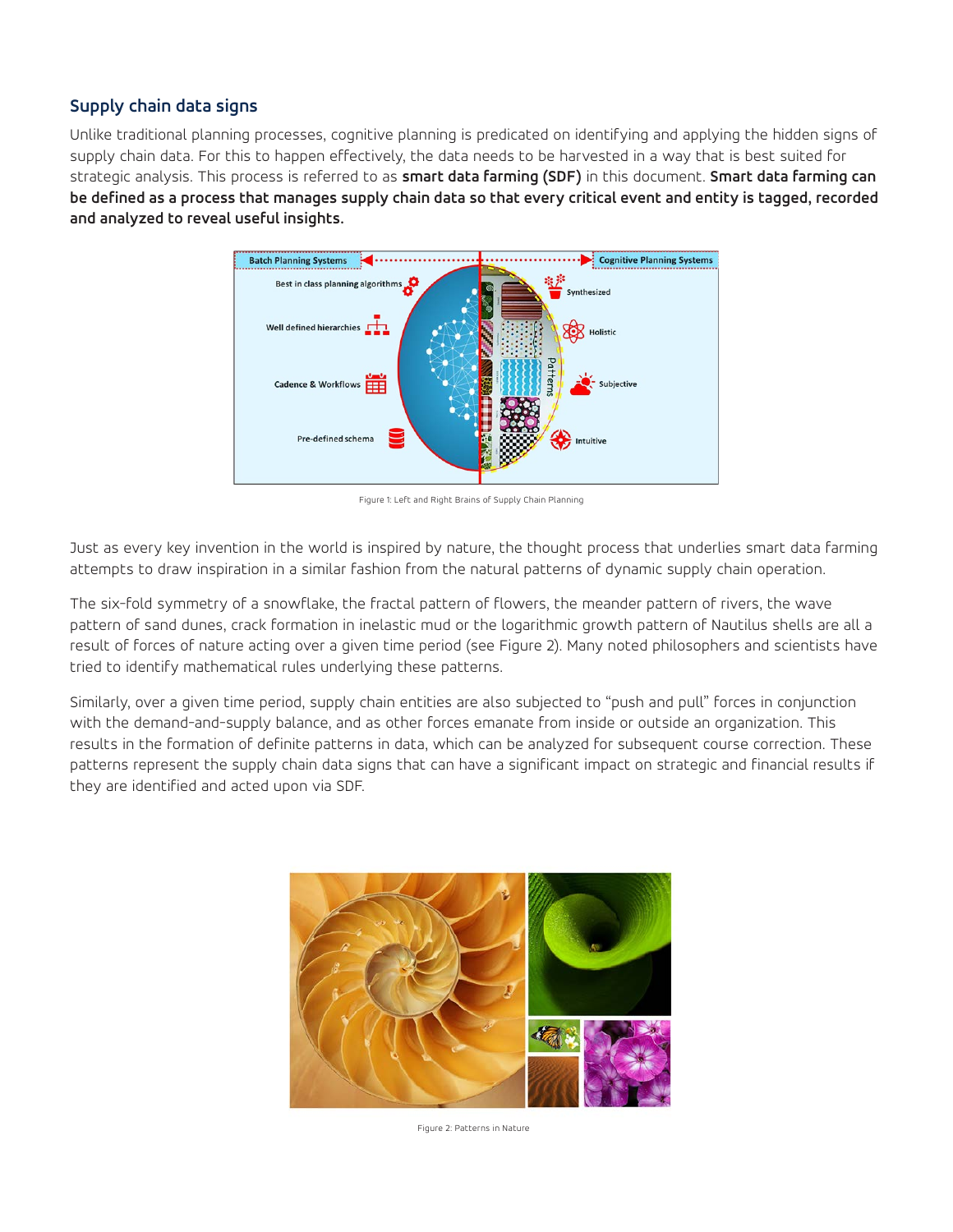# Quantifying the impact of supply chain entities and events

The key entities of any supply chain are material, capacity, demand and time. These form the most fundamental molecular structure of the supply chain (see Figure 3). In turn, many such interconnected combinations of these molecular structures form the complex supply chain network of an organization.

Every supply chain is connected to every other supply chain, either directly or indirectly. What is perceived as an end customer for a given supply chain may not truly be the end node in the context of an extended supply chain. Given these interconnections, an event occurring in any part of the world can create disruptive ripple effects across many other supply chains. A key objective of supply chain management is bringing the supply chain system back to its steady state, helping it recover from current disruptions and guard against any future disruptions. Obviously, accurately managing the entities of material, capacity, demand and time plays a huge role in achieving this steady state.

In addition to managing entities, managing events across the supply chain, or extended network, also contributes significantly to achieving a steady state. An event can be defined as any occurrence in time that results in a change of state for an entity such as material, capacity or a demand. Examples of events include any supply, consumption or shipping action (see Figure 4). An event, or state change, could result in modified inventory levels, order status, allocations or capacities. When observed carefully, these occurrences exhibit definite patterns over a period of time. It is these patterns that define the very fundamental and unique DNA of a supply chain.

The state change of a planning entity can be related to a given planning instance or occur across multiple planning instances. Planning instances can be defined as any batch processing system output that addresses a specific planning need, such as a weekly MRP run, a daily DRP run or a monthly S&OP run.

It is important to remember that every batch planning instance has an intended purpose. Based on that purpose, the planning system generates future supply chain recommendations based on actuals, projections and assumptions. But only the actuals are real. Given that disruption is inevitable, projections and assumptions can always go wrong.





Figure 4: Occurrence of Events

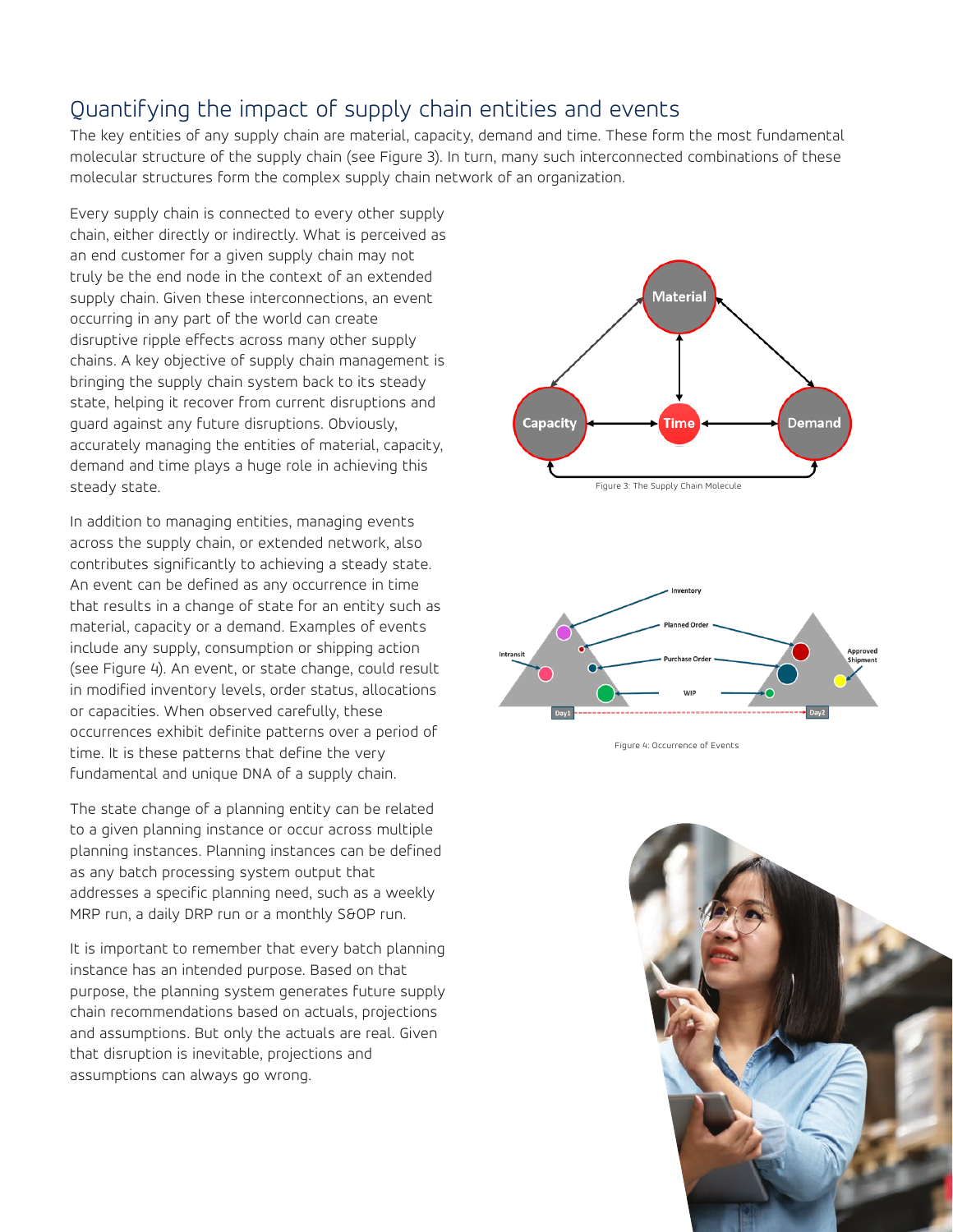Today's plans are expected to be realized as actuals at some point in the future, but there will always be deviations that result from many factors. Some of these factors could be random, and some could be systematic. A data-based analysis of these deviations could reveal many insights into the underlying root causes, enabling an organization to take necessary remedial actions and re-plan proactively to improve performance each week (see Figure 5).

Being able to tag every event occurring on every critical entity of the supply chain helps organizations to better understand the underlying patterns. **Tagging makes the events occurring across multiple planning instances, affecting the same entity, mathematically relative to each other.** This is required to analyze the deviations. The tag should be unique for each planning cycle.



Figure 5: Plan Versus Actuals Across Multiple Cycles

An effective and simple approach to determine a tag could be through use of a **PlanID, which is a combination of planning instance and plan date.** This means that all the events and entities of a planning run will be tagged with the corresponding PlanID to make each one unique. **More complex correlations between multiple events, entities and planning instances can also be established through smart data farming.** 



The detailed data flow between batch and cognitive planning systems is shown in Figure 6.

As shown in this figure, the data from multiple batch planning systems such as master planning, factory planning and demand planning is harvested and fed to a repository called a supply chain data lake (SCDL). The data in the SCDL can be processed further to perform plan analytics, to track KPIs over an extended period of time, to establish root-cause libraries and to fine-tune business rules. The feedback from these processes is iteratively fed back into the batch planning systems, resulting in a truly autonomous, self-correcting planning system.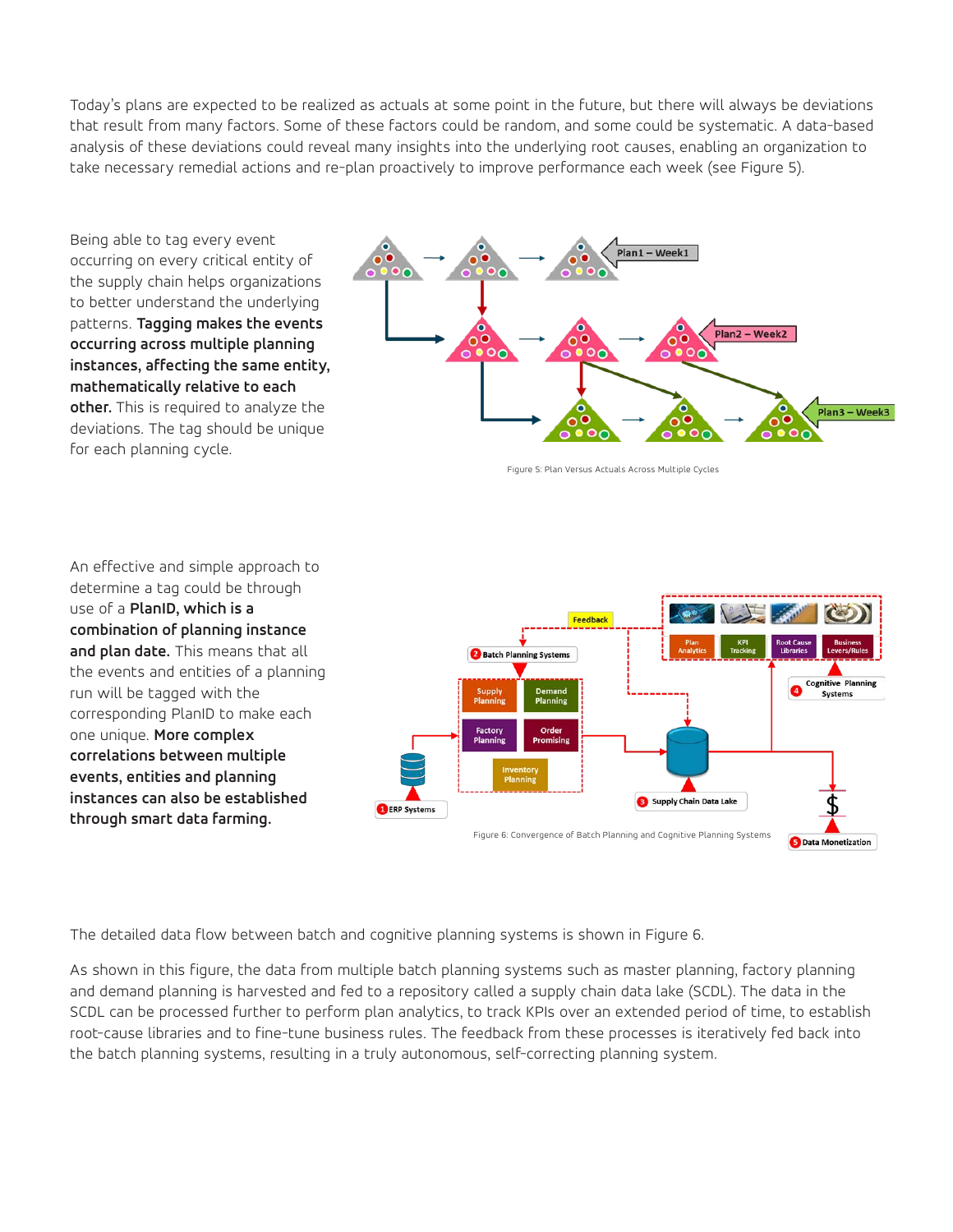# Smart data farming at work

So how can smart data farming be applied to real-world supply chain situations? Following is one example.

Figure 7 shows a simple supply chain where a raw material (RAW) is procured from external suppliers and is used to manufacture a finished good (FG). FG is further shipped to a distribution center (DC) from which customers are served.



Figure 7: Paper Model of Sample Supply Chain

#### **Computation of lead-time variability via SDF**

In a typical planning workflow, supplier lead time is assumed to be constant, based on the transportation time and the time required to have the product ready to be shipped. When a manufacturer places a purchase requisition, the supplier, in turn, commits to a delivery date based on availability. This committed quantity, which is also referred to as a purchase order, flows back into the planning system as a "frozen supply." As the supply chain moves forward in time, this frozen supply subsequently gets converted to in-transit and inventories at the plant.

As Figure 8 demonstrates, the planned quantity is a purchase requisition (PR) placed on the supplier. Actuals are those supplies that are finally accounted for as inventories in the system. But there will always be deviations in what is planned to be available and what is actually available, resulting in a time lag in he expected events. These deviations need to be analyzed and accounted for in the future planning cycles in order to be able to bridge the gap between plan versus actuals. The data to perform this analysis is generally readily available in the planning systems, but it must be harnessed appropriately.

In this example, for a planned event occurring on WX, the receipts are expected at the beginning of the week. But the actuals are only realized in parts on Day2, Day5 and Day7. The same is the case with week WY.

Assuming that lead time is the time it takes for a material to transit from source to destination, organizations need to be able to group the actuals against the plan, compute weighted lead times of the actuals, and average lead times to finally get to lead time variability.

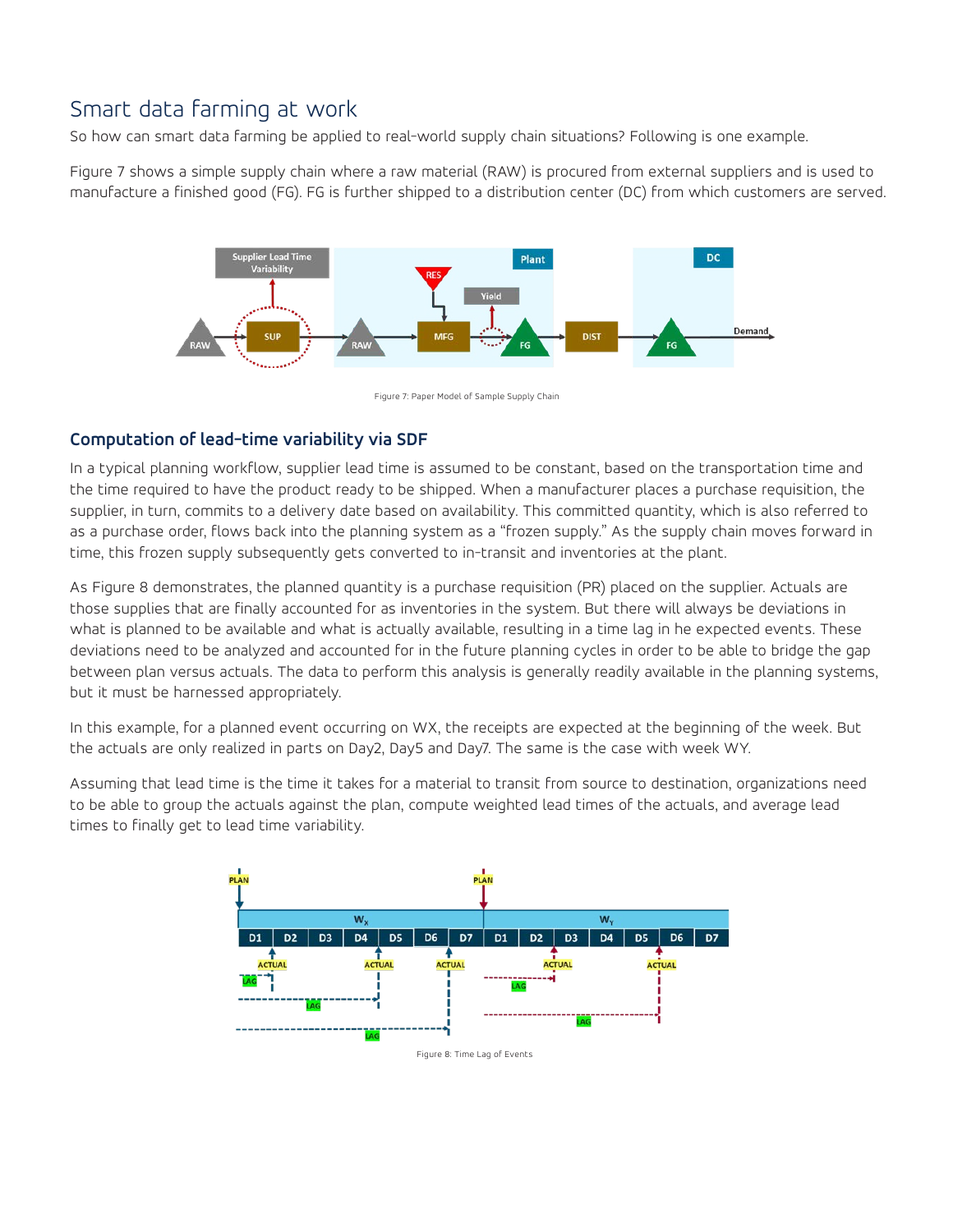This is formulated as  $\sqrt{\left(\sum (wi^*(ILTD)^2)\right)}$  where:

- wi = Weight of the actuals based on the ratios of quantities delivered versus planned
- WLT = weighted lead time, a product of weight(wi), with actuals lead time measured against each receipt
- ILTD = individual lead time difference, the lead time difference of the actuals against the average lead time (ALT)
- ALT = computed by taking the average of all WLT

Once computed using this formula, lead-time variability can further be used as an input to the computation of safety stocks at the given node of the supply chain.

This is just one example of the kind of analysis that Luminate Planning, a cognitive solution from Blue Yonder, performs via an automated, invisible process. This solution saves manual labor and analysis, instead delivering the end insights planners need to take a corrective action such as parameter tuning. Smart data farming is most effective if it is driven by the speed, power and automation of artificial intelligence instead of relying on human analysts and manual processes.

#### **Production yield tuning via SDF**

Like lead times, production yields are influenced by many factors. These include changeover losses, line breakdowns, material and capacity constraints, quality of the product and weather conditions. Yield is an important input to the planning process. An inaccurate yield factor could result in not being able to produce as planned.

Organizations can again use the plan versus actual deviations to determine the correction factor. For a given bucket, planned quantities can be higher or lower, depending on the prevailing conditions on the shop floor. Weighted cumulative bias can be an option to determine the correction factor for manufacturing yields.

| FG-at-Plant | Scheduled | Produced        | <b>Scrap</b> | <b>True Sellable Quantity</b> | <b>True Delta</b> | Weightage |
|-------------|-----------|-----------------|--------------|-------------------------------|-------------------|-----------|
| Week1       | x1        | y1              | S1           | $V$ 1-s1                      | $x1-(y1-s1)$      | w1        |
| Week2       | x2        | y2              | s2           | $v2-S2$                       | $x2-(y2-s2)$      | w2        |
| Week3       | x3        | y3              | s3           | $v3- s3$                      | $x3-(y3-s3)$      | w3        |
| Week4       | x4        | уĿ              | s4           | $y4 - s4$                     | x4-(y4-s4)        | w4        |
| Week5       | x5        | y5              | s5           | $y5-55$                       | $x5-(y5-55)$      | w5        |
| Week6       | x6        | ν6              | s6           | $V6-56$                       | $x6-(y6-56)$      | w6        |
| Week7       | x7        | y7              | s7           | y7-s7                         | x7-(y7-s7)        | w7        |
| Week8       | х8        | γ8              | s8           | $y8-58$                       | x8-(y8-s8)        | w8        |
| Week9       | х9        | y9              | s9           | $v9-s9$                       | $x9-(y9-59)$      | w9        |
| Week10      | x10       | y10             | s10          | $V10-510$                     | x10-(y10-s10)     | w10       |
| Week11      | x11       | V <sup>11</sup> | s11          | $V11-S11$                     | x11-(y11-s11)     | w11       |
| Week12      | x12       | y12             | s12          | $y12 - s12$                   | x12-(y12-s12)     | w12       |
| Week13      | x13       | y13             | s13          | $V13 - S13$                   | x13-(y13-s13)     | w13       |
| Week14      | x14       | v14             | s14          | $V14-S14$                     | x14-(y14-s14)     | W14       |
| Week15      | x15       | V15             | 515          | $V15 - S15$                   | x15-(y15-s15)     | w15       |

Figure 9: Production Actuals

Figure 9 shows a sample case where:

- x1, x2, x3...x15 are the scheduled production quantities by week.
- y1, y2, y3 …. y15 are the actual production quantities by week.
- s1, s2, s3 .... S15 are the scrap quantities by week.
- The true sellable quantities are y1-s1, y2-s2, y3-s3, etc.

The true difference between scheduled versus actual is x1-(y1-s1), x2-(y2-s2), x3-(y3-s3), etc.